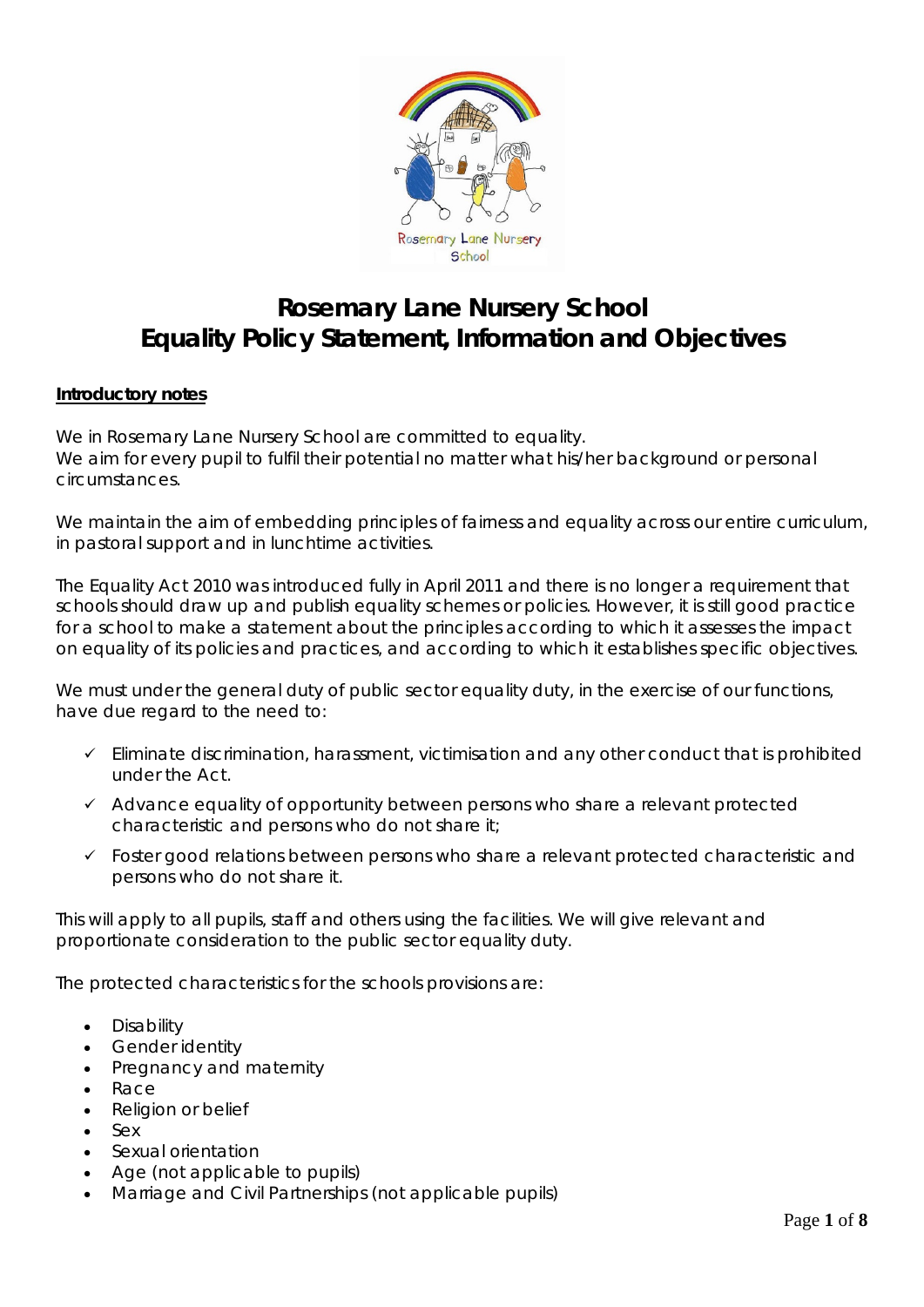Age and marriage and civil partnership are NOT protected characteristics for the schools provisions for pupils.

We will have **due regard** to advancing equality of opportunity including making serious consideration of the need to

- remove or minimise disadvantages suffered by persons who share a relevant protected characteristic that are connected to that characteristic;
- take steps to meet the needs of persons who share a protected characteristics that are different from the needs of persons who do not share it;
- encourage persons who share a relevant protected characteristic to participate in public life or in any activity in which participation by such persons is disproportionately low.

We will take into account the six Brown principles of 'due regard'

- **awareness** all staff know and understand what the law requires
- **timeliness**  implications considered before they are implemented
- **rigour –** open-minded and rigorous analysis, including parent/pupil voice
- **non-delegation –** the PSED cannot be delegated
- **continuous –** ongoing all academic year
- **record-keeping –** keep notes and records of decisions & meetings

We welcome the opportunity to be transparent and accountable. To this end we fulfil the specific duties of the Act by:

- $\checkmark$  publishing our equality information
- $\checkmark$  publishing our equality objectives

We aim to make the information accessible, easy to read and easy to find.

## *Equality Information*

We maintain confidentiality and work to data protection principles. We publish information in a way so that no pupil or staff member can be identified. This information is based on information disclosed to us.

## *Legal framework*

We welcome our duties under the Equality Act 2010 to eliminate discrimination, advance equality of opportunity and foster good relations in relation to age (as appropriate), disability, gender reassignment, marriage and civil partnership, pregnancy and maternity, race, religion or belief, sex and sexual orientation.

We welcome our duty under the Education and Inspections Act 2006 to promote community cohesion.

We recognise these duties are essential to reflect international human rights standards as expressed in the UN Convention on the Rights of the Child, the UN Convention on the Rights of People with Disabilities, and the Human Rights Act 1998 and the Public Sector Equality Duties 2010.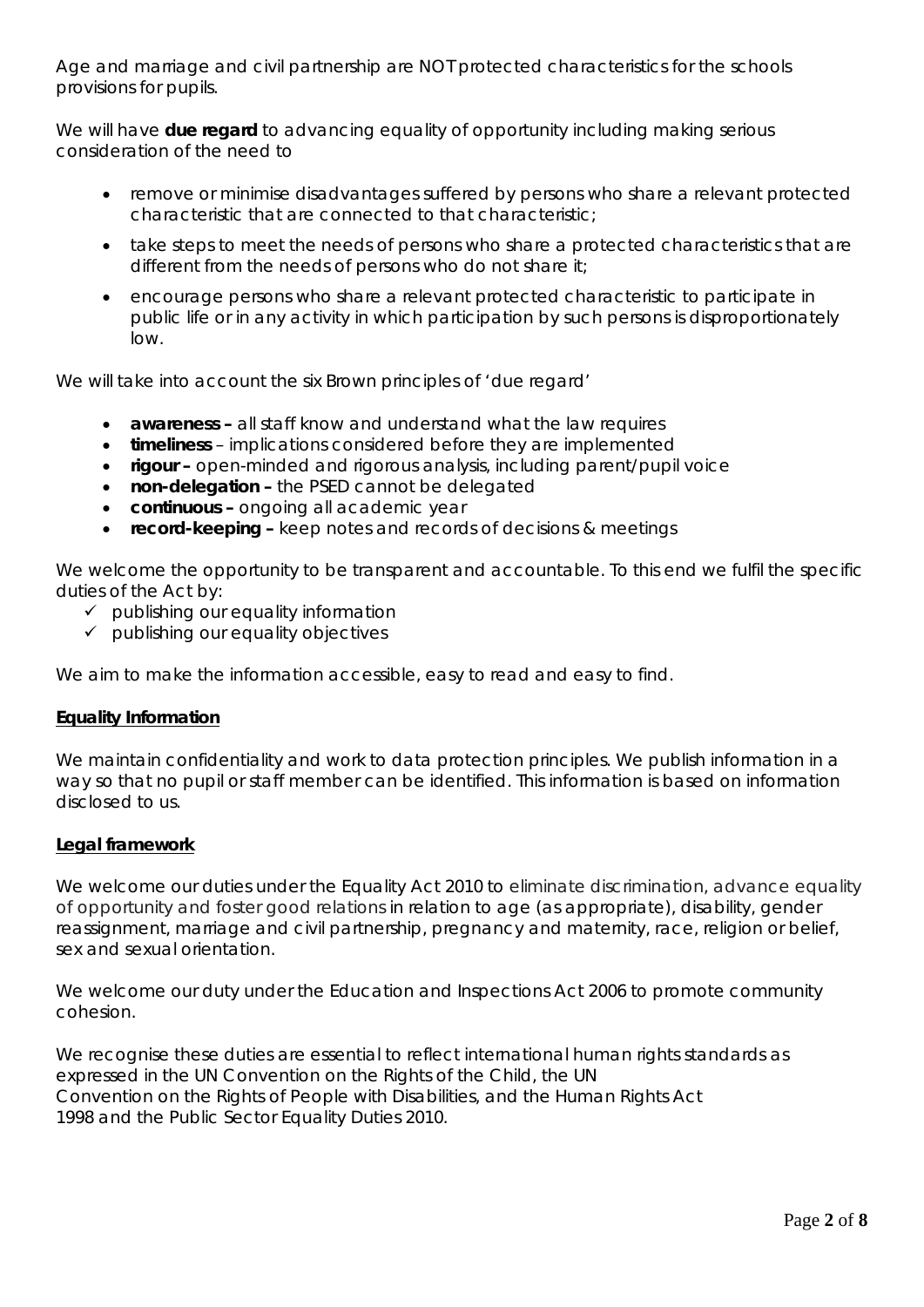## *Guiding principles*

In fulfilling the legal obligations cited above, we are guided by nine principles:

## **Principle 1: All learners are of equal value.**

We see all learners and potential learners, and their parents and carers, as of equal value :

- whether or not they are disabled
- whatever their ethnicity, culture, national origin or national status
- whatever their gender and gender identity
- whatever their religious or non-religious affiliation or faith background
- whatever their sexual identity or orientation.

# **Principle 2: We recognise and respect difference.**

- 1. Treating people equally (Principle 1 above) does not necessarily involve treating them all the same. Our policies, procedures and activities must not discriminate but must nevertheless take account of differences of lifeexperience, outlook and background, and in the kinds of barrier and disadvantage which people may face, in relation to:
	- disability, so that reasonable adjustments are made
	- ethnicity, so that different cultural backgrounds and experiences of prejudice are recognised
	- gender, so that the different needs and experiences of girls and boys, and women and men, are recognised
	- religion, belief or faith background
	- sexual identity or orientation

# **Principle 3: We foster positive attitudes and relationships, and a shared sense of cohesion and belonging.**

We intend that our policies, procedures and activities should promote:

- positive attitudes towards disabled people, good relations between disabled and non-disabled people, and an absence of harassment of disabled people
- positive interaction, good relations and dialogue between groups and communities different from each other in terms of ethnicity, culture, religious affiliation, national origin or national status, and an absence of prejudice-related bullying and incidents
- mutual respect and good relations between boys and girls, and women and men, and an absence of sexual, homophobic and transphobic harassment.
- positive attitudes and understanding of those women pregnant or during maternity.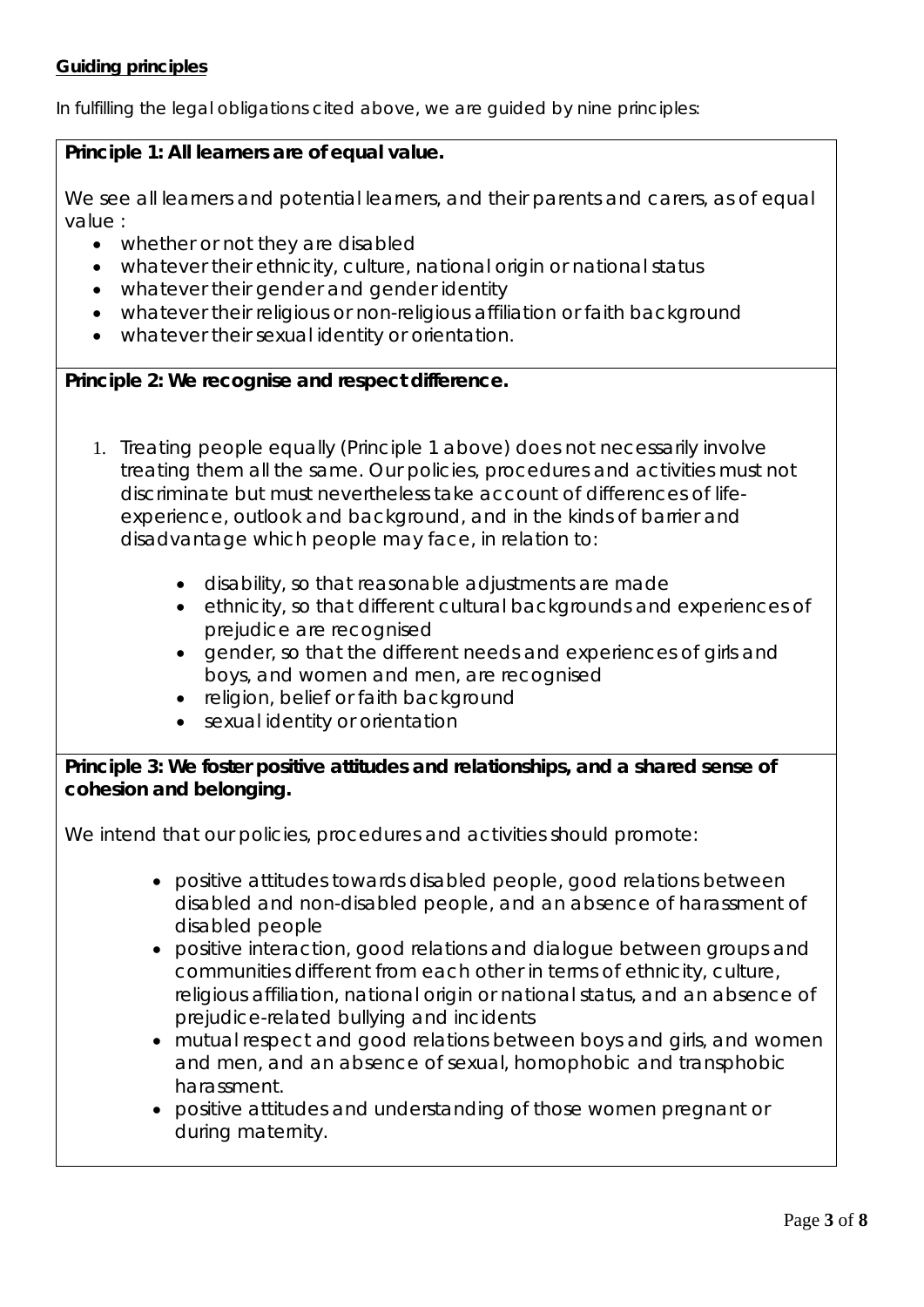# **Principle 4: We observe good equalities practice in staff recruitment, retention and development**

We ensure that policies and procedures should benefit all employees and potential employees, for example in recruitment and promotion, and in continuing professional development:

- Positive attitudes towards disabled people, god relationships between disabled and non-disabled people and an absence of harassment of disabled people
- Positive interaction, good relations and dialogue between groups and communities different from each other in terms of ethnicity, culture, religious affiliation, national origin or national status, and an absence of prejudice related bullying and incidents
- Mutual respect and good relations between boys and girls, women and men, and in the absence of sexual and homophobic harassment.

# **Principle 5: We aim to reduce and remove inequalities and barriers that already exist**

In addition to avoiding or minimising possible negative impacts of our policies, we take opportunities to maximise positive impacts by reducing and removing inequalities and barriers that may already exist between:

- disabled and non-disabled people
- people of different ethnic, cultural and religious backgrounds
- girls and boys, women and men.

# **Principle 6: We consult and involve widely**

People affected by a policy or activity should be consulted and involved in the design of new policies, and in the review of existing ones. We consult and involve:

- disabled people as well as non-disabled
- people from a range of ethnic, cultural and religious backgrounds
- both women and men, girls and boys.
- gay people as well as straight people.

# **Principle 7: Society as a whole should benefit**

We intend that our policies and activities should benefit society as a whole, both locally and nationally, by fostering greater social cohesion, and greater participation in public life of:

- disabled people as well as non-disabled
- people of a wide range of ethnic, cultural and religious backgrounds
- both women and men, girls and boys
- gay people as well as straight.

# **Principle 8: We base our practices on sound evidence**

We maintain and publish quantitative and qualitative information about our progress towards greater equality in relation to:

• disability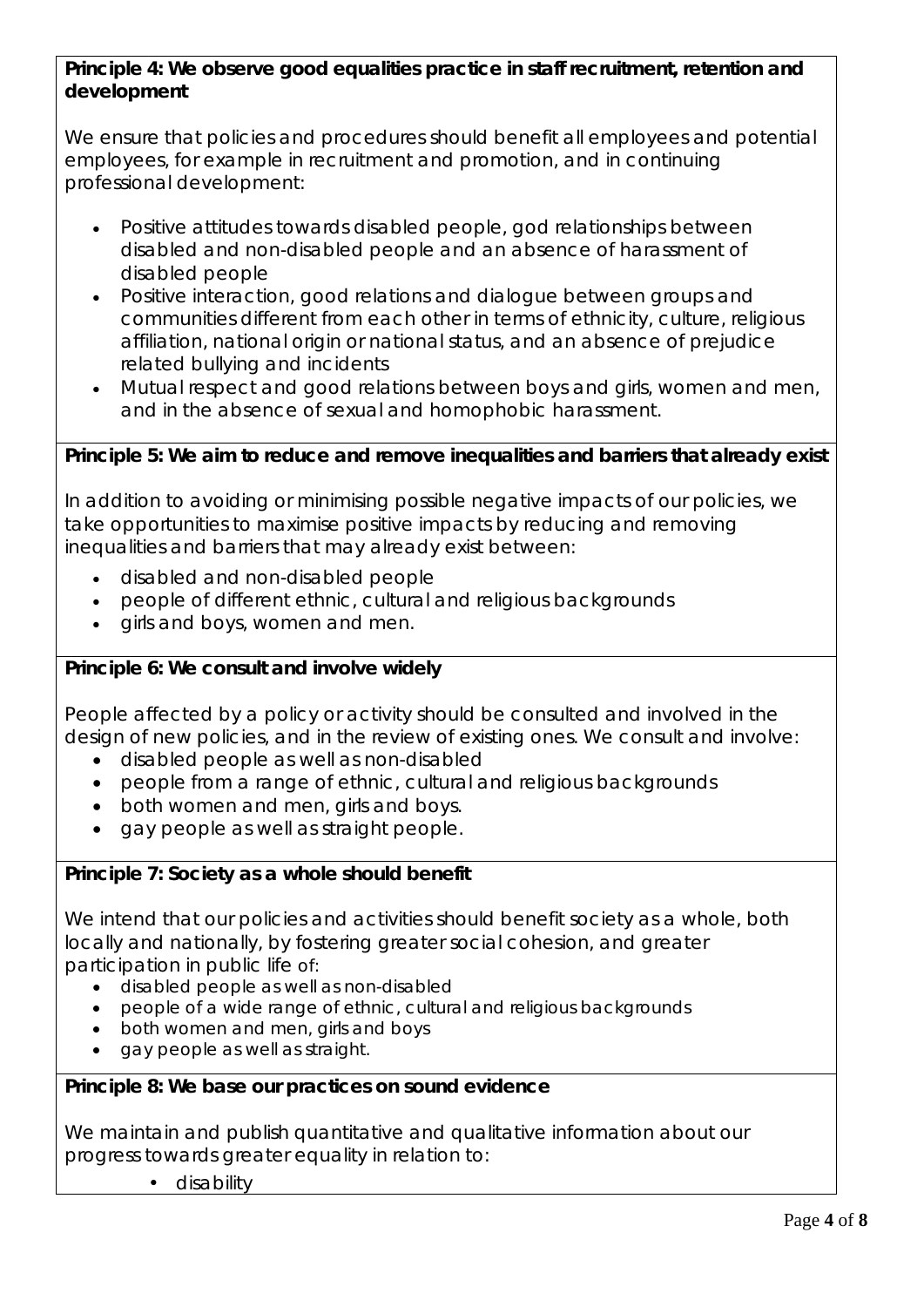- ethnicity, religion and culture
- gender

# **Principle 9: Objectives**

Every four years we formulate and publish specific and measurable objectives, based on the evidence we have collected and published. The objectives which we identify take into account national and local priorities and issues, as appropriate. We keep our equality objectives under review and report annually on progress towards achieving them. Objectives are based on the evidence we have collected and published, in relation to:

- disability
- ethnicity, religion and culture
- gender

## *The curriculum*

We keep each curriculum subject or area under review in order to ensure that teaching and learning reflect the nine guiding principles.

## *Ethos and organisation*

We ensure the guiding principles apply to the full range of our policies and practices, including those that are concerned with:

- pupils' progress, attainment and achievement
- pupils' personal development, welfare and well-being
- teaching styles and strategies
- admissions and attendance
- staff recruitment, retention and professional development
- care, guidance and support
- behaviour, discipline and exclusions
- working in partnership with parents, carers and guardians
- working with the wider community.

## *Addressing prejudice and prejudice-related bullying*

The school is opposed to all forms of prejudice which stand in the way of fulfilling the legal duties.

There is guidance in the staff handbook on how prejudice-related incidents should be identified, assessed, recorded and dealt with.

We take seriously the importance of recording the numbers, types and seriousness of prejudicerelated incidents at our school and how they are dealt with. We also investigate potential patterns and trends of incidents.

## *Roles and responsibilities*

The governing body is responsible for ensuring that the school complies with legislation, and that this policy and its related procedures and action plans are implemented. An identified member of the governing body has a supporting role regarding the implementation of this policy.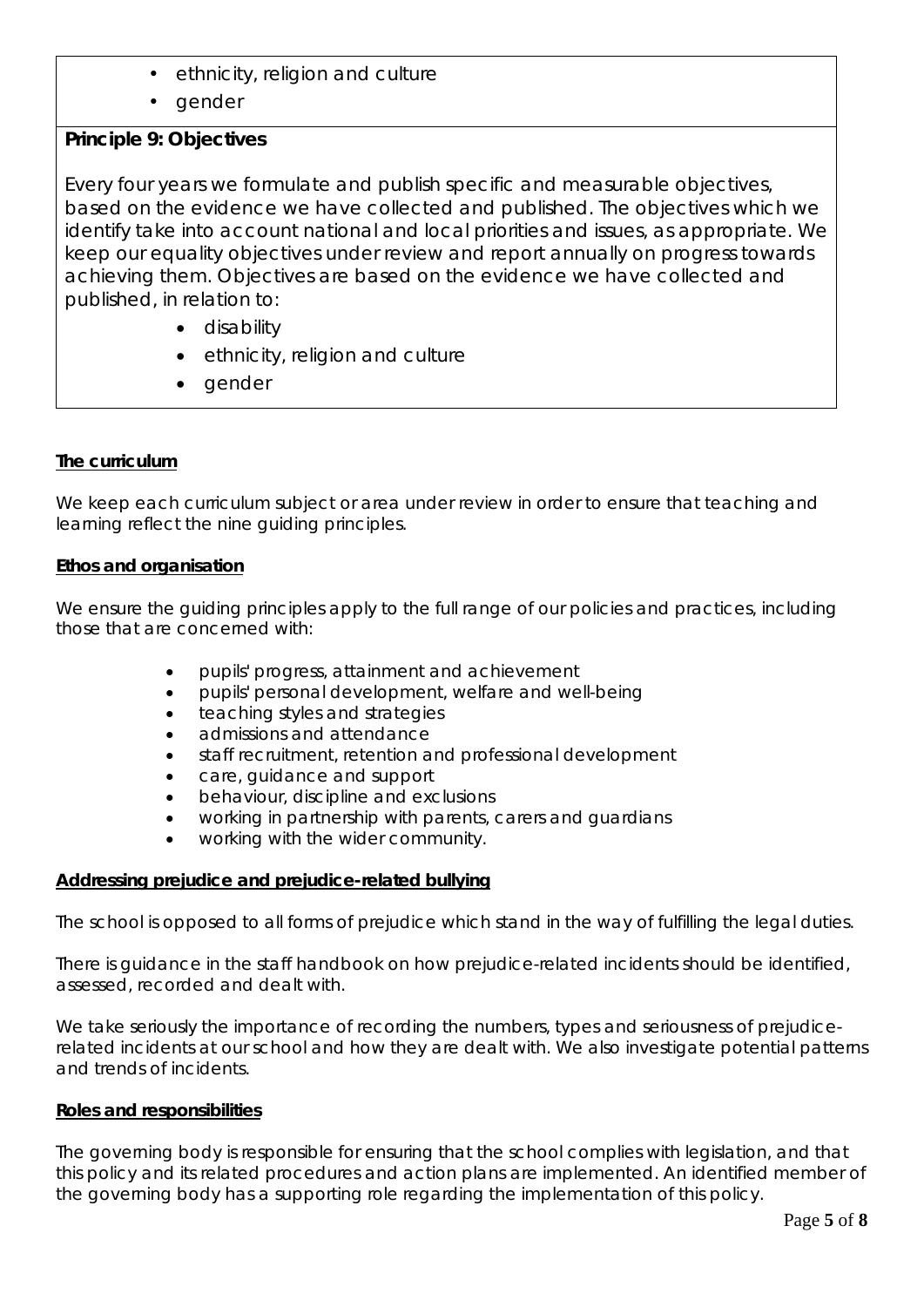The headteacher is responsible for implementing the policy; for ensuring that all staff are aware of their responsibilities and are given appropriate training and support; and for taking appropriate action.

All staff are expected to:

- promote an inclusive and collaborative ethos in their classroom
- respond to prejudice-related incidents that may occur
- incorporate the principles of this policy into the curriculum
- keep up-to-date with equalities legislation relevant to their work.

## *Information and resources*

We ensure that the content of this policy is known to all staff and governors and, as appropriate, to all pupils and their parents and carers.

All staff and governors are signposted towards a selection of resources which discuss and explain concepts of equality, diversity and community cohesion in appropriate detail.

#### *Religious observance*

We respect the religious beliefs and practice of all staff, pupils and parents, and aim to comply with reasonable requests relating to religious observance and practice.

#### *Staff development and training*

We ensure that all staff receive appropriate training and opportunities for professional development around equalities.

## *Breaches of the policy*

Breaches of this policy will be dealt with in line with the schools disciplinary policy.

## *Monitoring and evaluation*

We collect, study and use quantitative and qualitative data relating to the implementation of this policy, and make adjustments as appropriate.

We collect, analyse and use data in relation to achievement, relevant and appropriate to the profile of the school.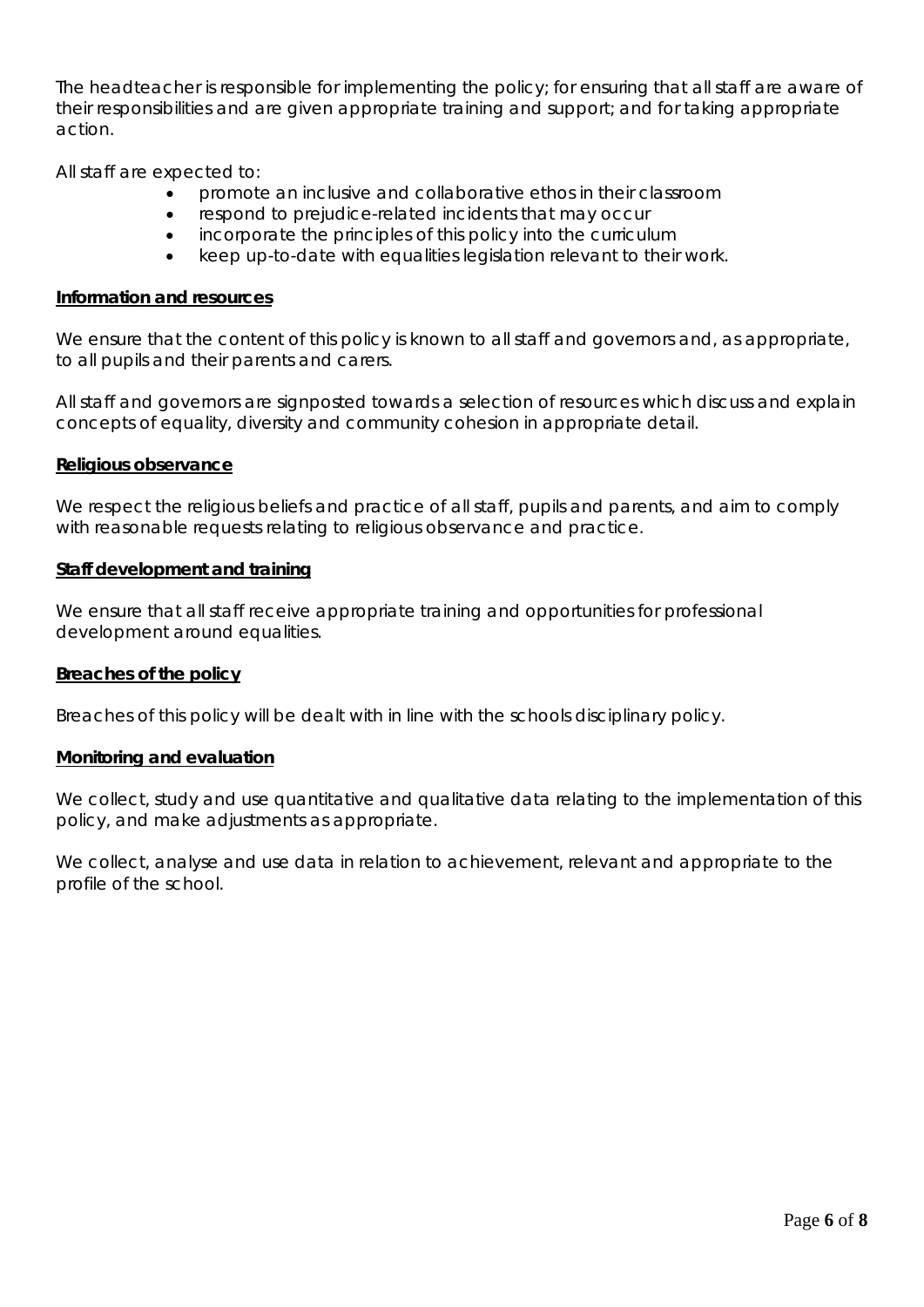## **Equality Information:**

We maintain confidentiality and work to data protection principles. We publish information in a way so that no pupil or staff member can be identified. This information is based on information disclosed to us.

## **Staff: (Autumn Term 2021)**

| Age                                | 22 employees aged between 18 and 64                                                                                    |  |
|------------------------------------|------------------------------------------------------------------------------------------------------------------------|--|
| Disability                         | 2 staff – history of minor health problems                                                                             |  |
| Gender reassignment                | We would support any staff member undergoing gender<br>reassignment.                                                   |  |
| Marriage & civil<br>partnerships   | Figures change - we comply with our equality duty (15)                                                                 |  |
| Pregnancy and maternity            | Figures change – we comply with our equality duty (2)                                                                  |  |
| 'Race' / ethnicity                 | 22 staff – 100% white British – we would actively support applications<br>for future post from underrepresented groups |  |
| Religion and Belief / no<br>belief | Staff gave information - we comprise of Christian, Church of England,<br>Roman Catholic, Independent Methodist         |  |
| Sex - male/female                  | 22 staff 100% female                                                                                                   |  |
| Sexual orientation                 | We support all staff members regardless of sexual orientation                                                          |  |

## **Pupils (Autumn Term 2020)**

| Age                             | 74 children aged 2-4 years                                                                                               |
|---------------------------------|--------------------------------------------------------------------------------------------------------------------------|
| Disability                      | 4% record a disability                                                                                                   |
| <b>SEN</b>                      | 0 children currently have an EHC Plan<br>14 children currently have a Support plan and receive<br>additional support     |
| <b>EHCP</b>                     | 0 children currently have an EHC Plan                                                                                    |
| Gender reassignment             | We would support any child questioning their gender, or a<br>family member who may be undergoing gender<br>reassignment. |
| Marriage & civil partnerships   | n/a                                                                                                                      |
| Pregnancy and maternity         | n/a                                                                                                                      |
| 'Race' / ethnicity              | 3% of children are from an ethnic minority group                                                                         |
| <b>EAL</b>                      | 1 of our children have English as their second language                                                                  |
| Religion and Belief / no belief | Parental information indicates- Christian, Church of<br>England, Roman Catholic and Muslim                               |
| Sex - male/female               | 54% male 46% female                                                                                                      |
| Sexual orientation              | n/a                                                                                                                      |
| <b>FSM</b>                      | n/a                                                                                                                      |